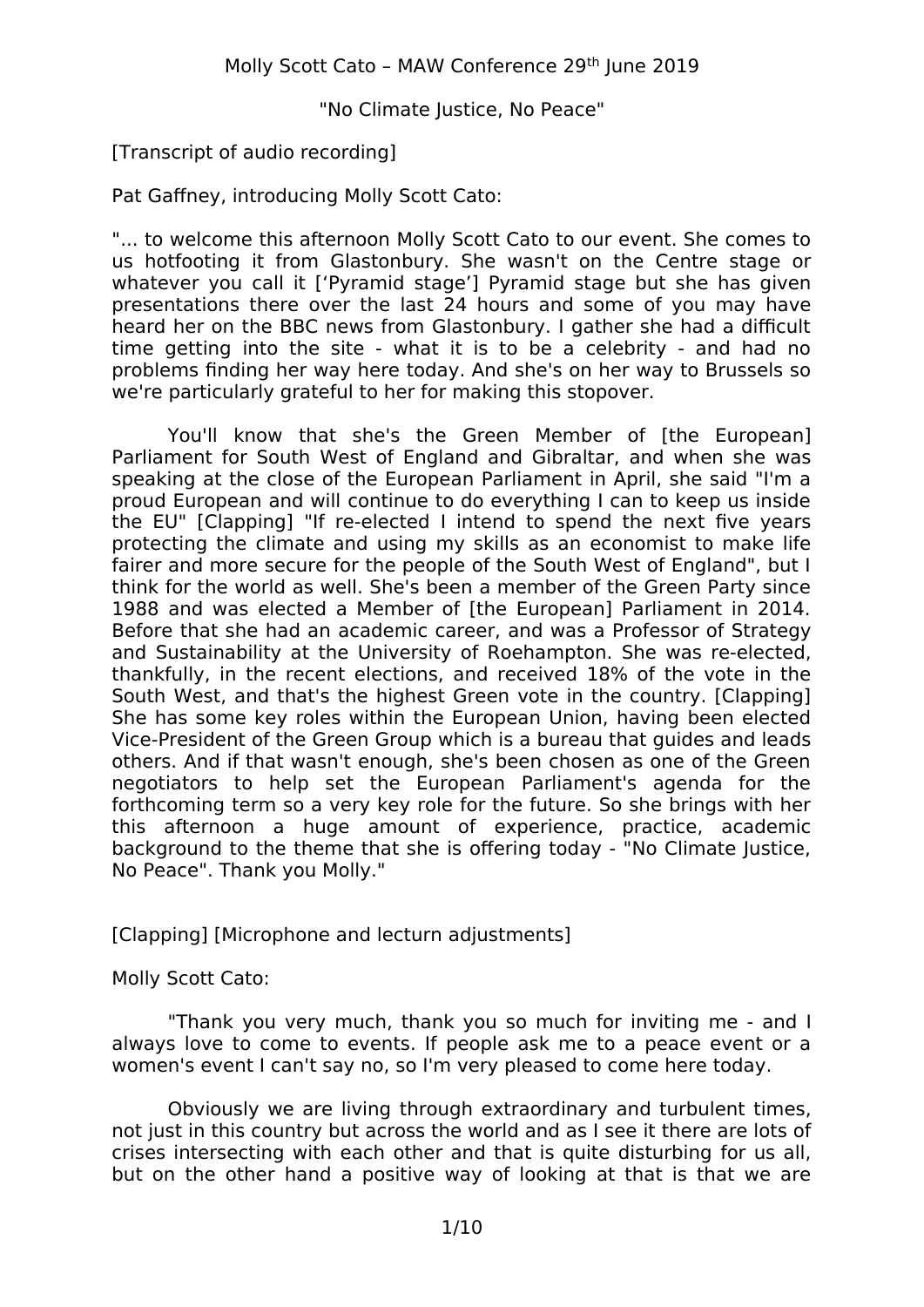going to have to solve an awful lot of problems that have been with us for a long time simultaneously, I would say particularly on the question of Brexit and democracy which I see as completely bound up with each other but also the question of climate change and the question of peace. For me, these three are very much entangled and that's what I am going to be talking about today.

And then when it comes to questions, feel absolutely free to go wherever you want because I'm here as an MEP and if you want to ask me anything about how the European Union works - since you get almost nothing about that reported to you through the media here – you might be interested in some of those things, and similarly with Brexit, I'm very happy to share what I do know about that, which is what everybody knows: that it's all a bit uncertain but chaotic.

But what I wanted to start by saying is that as you have heard, I've come straight off a field in Glastonbury and that does give you a little time to chill out and unlatch the more intellectual side of your thinking and I've really been considering this issue of extinction and Extinction Rebellion (XR) because I participated in a debate with Gale Bradbrook, one of the founders of Extinction Rebellion, who I also know as a mum from Stroud so I have known her for a long time, and I think that sense of us being in this existential crisis now is a really important one and very much chimes with my first engagement with the peace movement when we felt we were under the threat of annihilation basically, and again we had that sense of extinction. What is interesting to me is, we get to this sense of it being a matter of life and death and how much of that is about our psychology and how much does that enable us to solve these problems or does it actually undermine our ability to think rationally and solve these problems? I suppose the bigger question, are we emotionally equipped as human beings to deal with these crises in a rational and constructive way or do we tend to respond to crises with aggression and violence?

Anyway I'm not a psychologist and I won't go into those issues in depth, but I think it is interesting how many of the campaigns and issues we are looking at now do seem to be becoming significant life and death defining issues and I think when Extinction Rebellion invented this idea "Rebel for Life, we are facing our demise here", it was extraordinary that there was a huge up-swell of people saying, "Yes, that's how we feel", and I don't think that is just the way they feel about climate change actually.

So then when I wanted to think about Green politics I think it's really about choosing life, I don't always use that slogan because it comes across as a bit cheesy sometimes, but to me that is very much what Green politics is about; your connection to the earth, it's about your connection to other people and other species and it's a really interesting thing that wherever you go in the world you find Greens.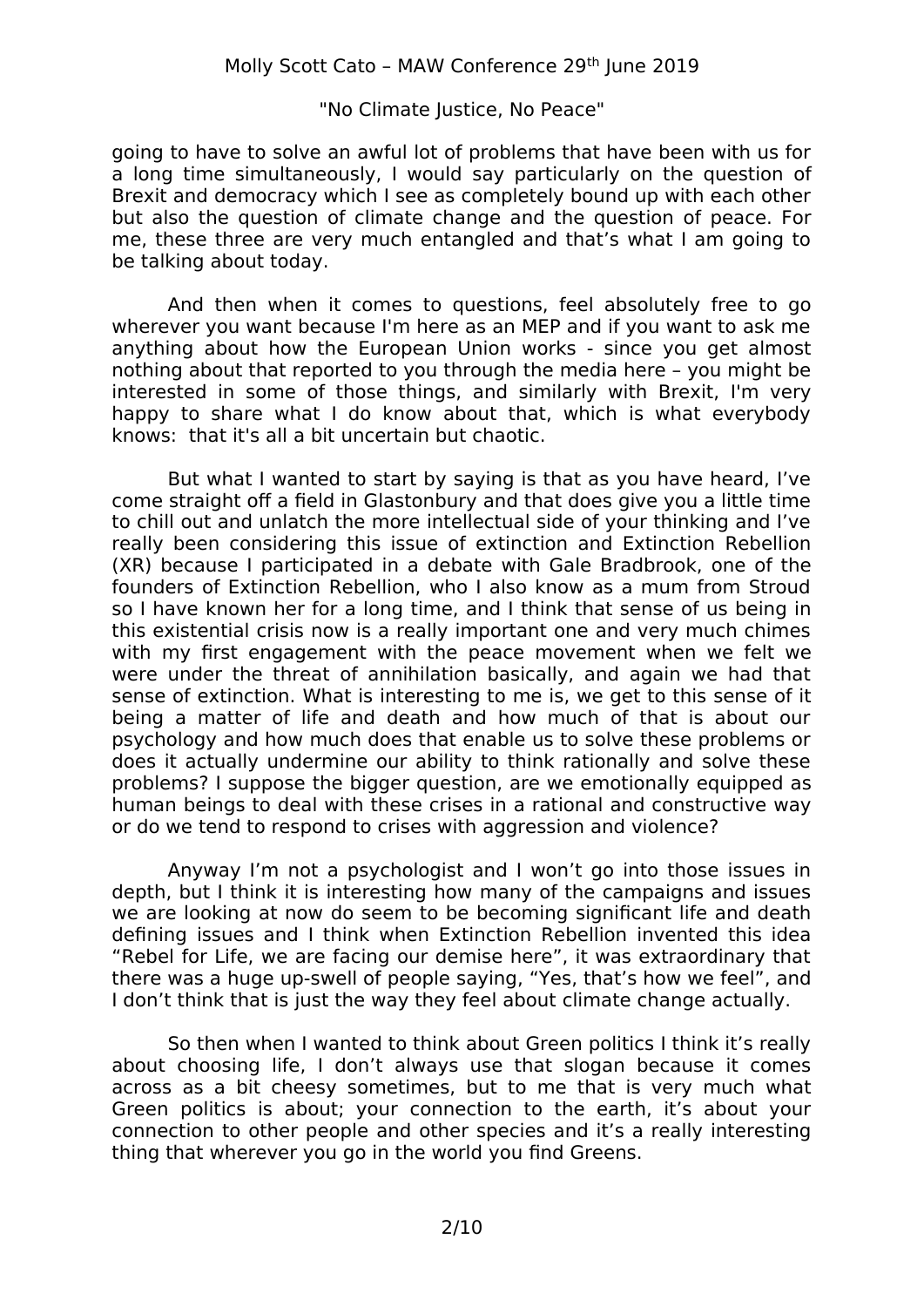There's a Green movement everywhere and last year in the European Parliament I had the great privilege of working with Lolita Traves a woman from Guatemala, an indigenous woman who has actually managed to keep Monsanto out of Guatemala, so she is pretty formidable and she is a Maya elder there, and it is extraordinary; she came to our group meeting and she spoke about the roots of her conflict and almost everybody in the room was in tears because it was exactly what we're doing on poverty; a totally different context, you know half way across the world, completely different culture, and language obviously but what she was expressing was exactly the way we do our politics as well, and I think that is a powerful grounding for what else we are doing, whether it is about peace, whether it's about climate change, and for me the rather strange thing is that that we are sitting here as this species, I mean we think of ourselves as incredible smart, don't we? I mean Homo Sapiens, knowing, wise etc, but actually we constantly prove that we are not very wise at all, but we do have at our disposal more knowledge and power than ever before and yet what we seem to be doing with that is almost all environmentally destructive – that's an exaggeration - I'm not going to say all the time, but we focus on the trivial and destructive an enormous amount of time and with intellectual effort and that makes me think there is something very destructive that we need to evolve beyond, and I think the main challenge we are facing is ourselves as a species. We are able to catalogue our own demise and we have to turn around, and to turn around we have to look inward at ourselves and our species and choose a different path.

Anyway I said that because I didn't want to get straight into talking and slightly repeating what was said this morning, which was looking at the impact of war in terms of climate because it seems to me that there is something shallow and trivialising about that. I mean the reason we object to war is not because it produces a lot of carbon dioxide. I'm sure that's true and for everybody in this room it's really important to say that; but that's not where we start. So when we make the connection between climate change and war, actually, we should start with the question of justice, with the question of fairness, with the question of why it is that people come into conflict with each other; so to me the social and economic aspects are absolute fundamental and later on I'll talk about why climate change itself is clearly going to give rise to greater conflict and migration and competition over resources. But anyway, just to say that I'm sure you've seen these figures already because I also looked at the book "How bad are bananas" by Mike Berners Lee. I don't actually agree with him about bananas and quite a lot of other things in that book but anyway he does have a go at trying to calculate how much C02 there is, and I am sure you saw the figure of 690 million tonnes of CO2 equivalent and 250 to 600 million tonnes of CO2 equivalent released during the Iraq war, he calculated - and so I just wanted to compare that with activities that we all engage in: that's the equivalent of ... [suspect a small break in audio here] so a return flight from London, Gatwick is seven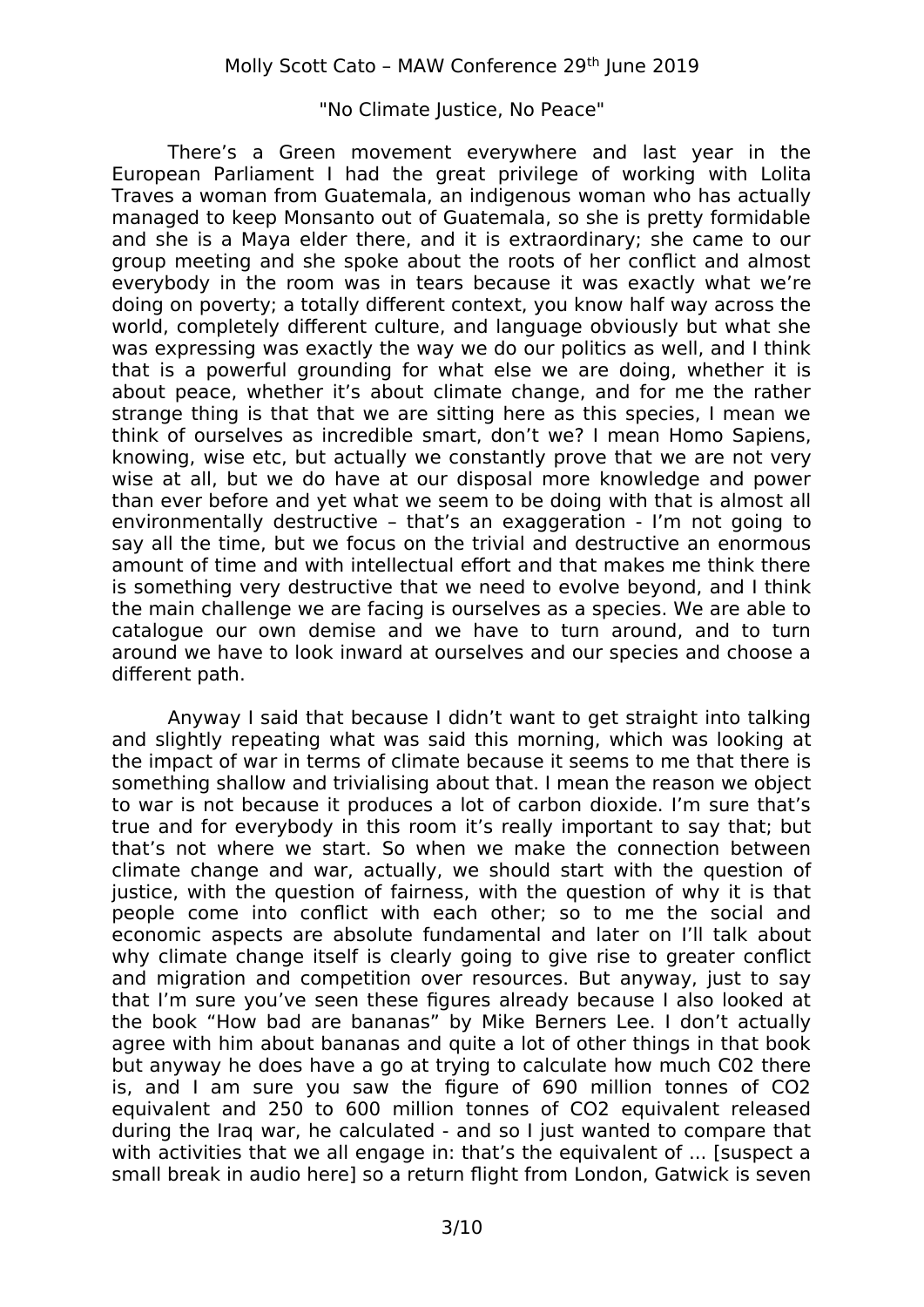times the CO2. So I did a very back of the envelope calculation (and the whole of these calculations are pretty back of the envelope to be honest). It worked out the two wars we are talking about, emissions were approximately the same as every UK citizen flying to Australia and back one and a half times. And that's an absolutely extraordinary amount of CO2, not to mention that it was entirely negative in its impact.

And then of course we also have to think about what our relationship with nature is like, in terms of war, and to me we're already in this war, we're already in a war with nature, we're already in a war with other species; we talk about "insectageddon", and we've seen precipitate declines in insect species. I am fifty six and quite a lot of people in the room, I think, are probably older than that. We can remember from our childhoods going out and having a picnic and swatting away wasps and actually finding them really annoying and this doesn't happen now because we're producing pesticides and we are using these pesticides to kill insects – that's what they're designed for - and we are using our clever minds and our science to create pesticides to kill insects. And of course they don't just kill wasps, they kill other insects which are at the bottom of the food chain of the birds and the voles and all those creatures which are also disappearing from our countryside.

So I think it's important that we recognise wars are going on everywhere, silent wars; and the US military machine is also the creator of a huge amount of pressure on the environment, so a study from the Pentagon actually says of the environment: it has become the silent casualty of war – fragile eco systems and habitats are destroyed, unexploded munitions are left behind, extensive waste contamination, water scarcity -[these] are the consequences of wars, and this exacerbates the human cost of disease, displacement, migration.

And to carry on with the theme of war on nature which we are clearly living through now, I want to investigate the impact of the Vietnam war on tree cover in Vietnam, because obviously we all know that the US used massive amounts of defoliant in Vietnam and to me trees are absolutely symbolic of life, so somebody using an aeroplane flying across the country and they decide to throw out chemicals just so they can kill all the rainforest underneath – that's horribly anti-life. Anyway there was an interesting paper in Mongabay [mongabay.com] which I looked at. It said that in the almost 50 years since the attacks on Vietnam's southern rainforests hit their peak which was in 1967 and at that time the United States sprayed 5 million gallons of defoliant including Agent Orange across more than 600,000 hectares. They were trying to eliminate the forest cover so that the enemy could be seen and killed. So forest cover declined sharply during the latter half of the 20th century as well – from 43% in early 1940's to about 17% by the end of the 1970's. After the defoliants, Vietnam tried to restore its economy, as you say in conventional terms, which they did by chopping down forest, selling the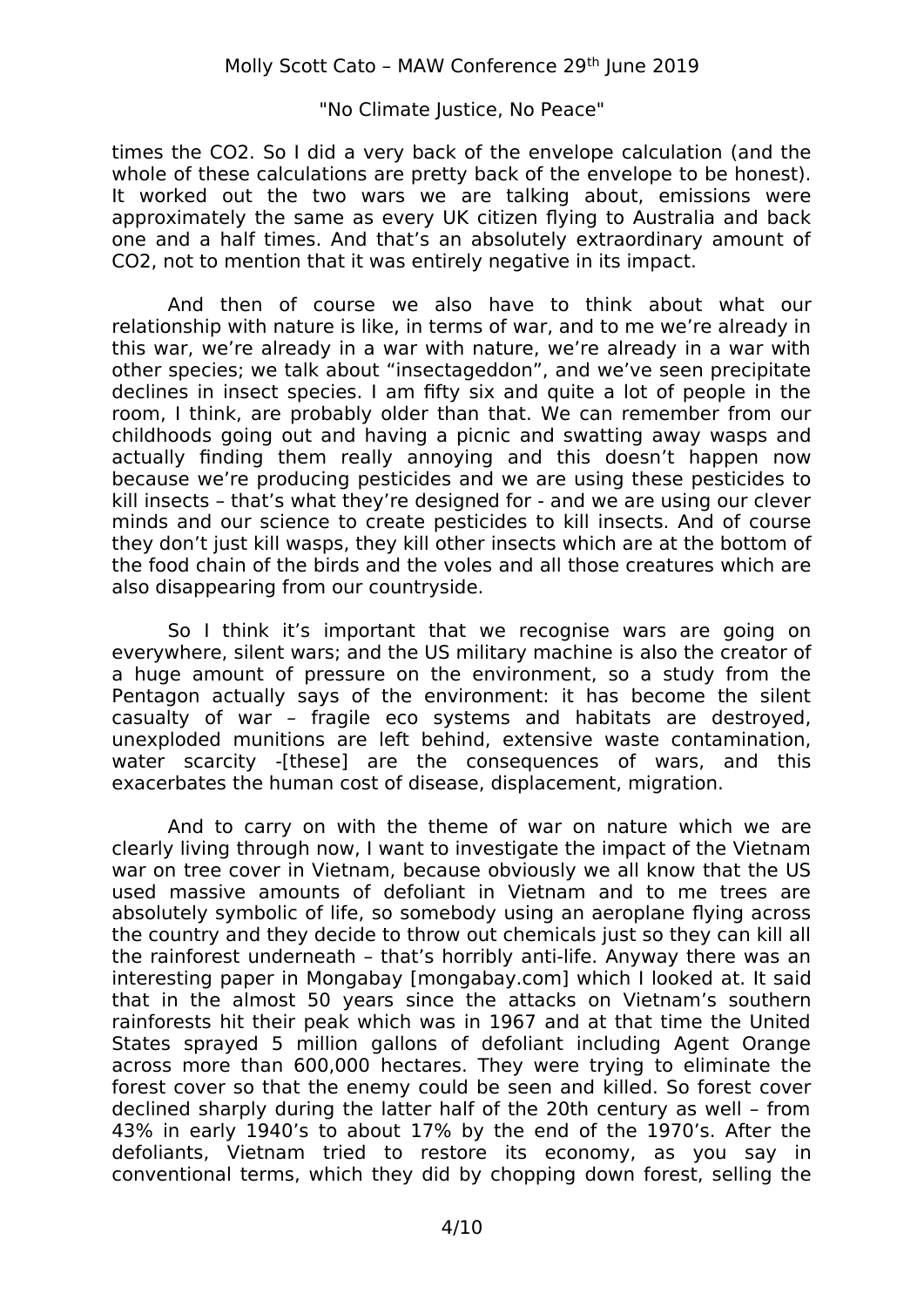wood and getting engaged in slash and burn agriculture. And so by 1999 foreign analysts estimated forest cover across Vietnam was as low as 10%.

But this is a story with a happy ending because there was a policy of devolution of forest control, and 1.4m households were granted 3.4 million Hectares of forest. And I think this is a really important aspect of what we're talking about; it's about control, it's about who controls. If something feels like a global problem outside your control, like climate change can feel like, like war can feel like, then you just feel disempowered and you don't try to solve the problem. But I think this policy of actually giving local people control over their environment was an important step forward and it was effective. At the 2012 COP Conference on Climate Change summit, Vietnam received International support, and gained finance to encourage it to support its forestry further. By 2011 forest trends analysis found that the tree cover in Vietnam was nearing pre-war levels, so it was back to the levels before 1967. All three classifications of Forest comprising 40.2% of its land area were improving. The Food and Agriculture Organisation has consistently listed Vietnam forest as moderately expanding between 1990 and 2015. So I think that's important in terms of the fact that you can repair the devastation of war; and also it's important because it shows you can change what you're doing; you don't have to see your forest as a resource that you can cut down and sell and then it's gone. And also, how incredibly abundant nature is and if we would just stop using our knowledge and our complete lack of wisdom to trash everything we could see the amazing regrowth and return of species and re-wilding. Those opportunities are there. So I think my conclusion from this first part is that we really need to evolve ourselves beyond the conflicted aggressive defensive psychology and to start to really empower ourselves, not just to resist war, but to repair the damage that's been done.

Another thing that links back to my idea of the death-wish is about the fact that I do think that Extinction Rebellion is doing an amazing thing – I was there when we launched it last October and I was occupying bridges as well – if you haven't been by the way, you shouldn't miss the opportunity, it's an amazing feeling. Just sitting in the road, traffic can't get past you, you own London basically, it makes you feel absolutely great, so don't miss out. Hardly anyone gets arrested and if you don't want to get arrested you just leave at the right time, but if you do want to get arrested you can do that as well. I always have this concern about people in the environment movement who say, don't worry the planet will be fine, as if human beings don't matter, as if we are some kind of cancer that has to be eliminated because we are causing all this damage and for me this is the opposite of what we need to do to solve this problem. I mean in spite of what I have been critical about human psychology I do think we are a precious and amazing species, and every single human being is unique and special. We can't just say how great it would be if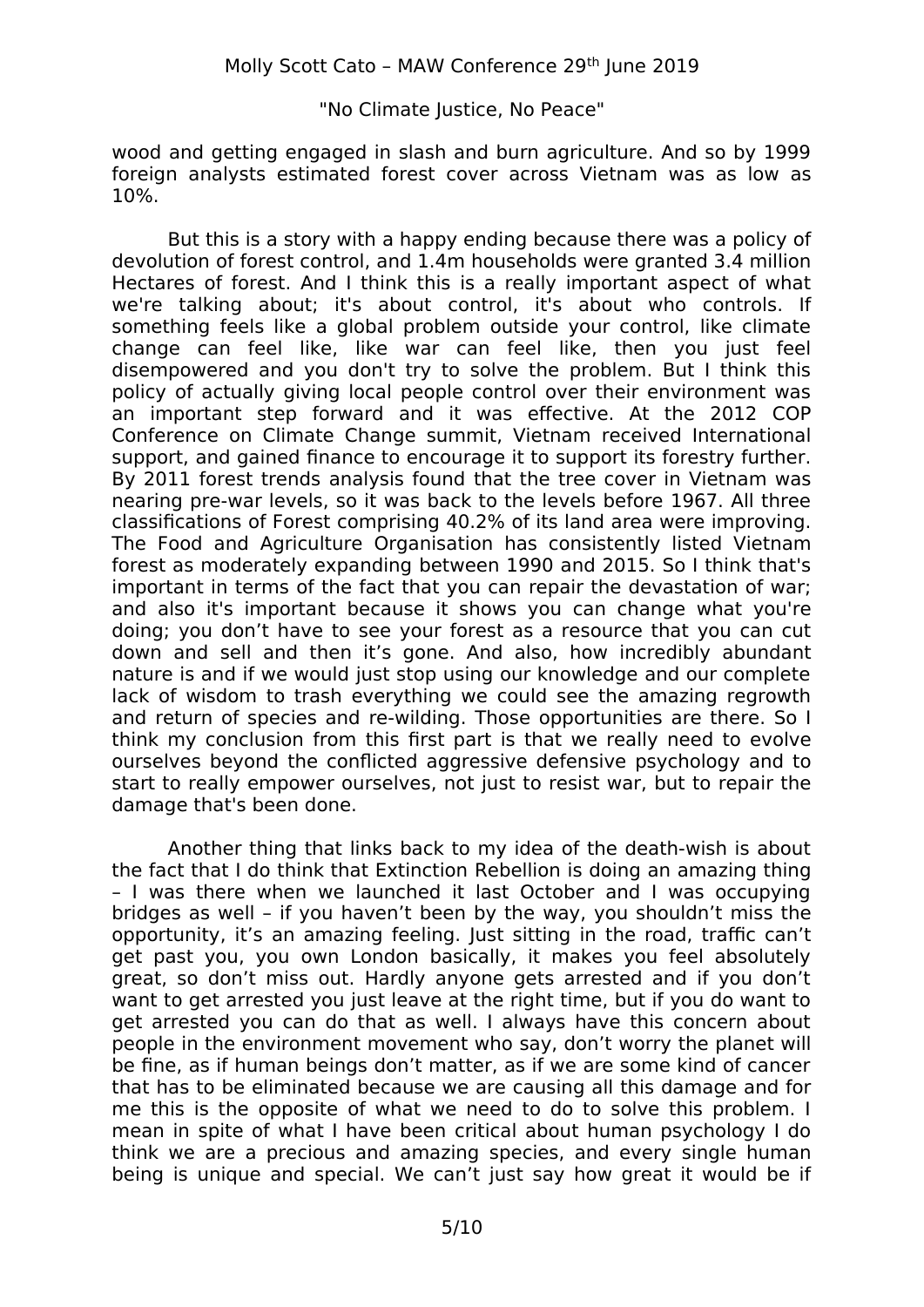human beings weren't here because then the other species would have their chance, we need to recognise ourselves as part of nature and live in balance with other species.

I just say that by way of introduction, because there is some really interesting data about the consequences of war for environmental regeneration, this is particularly because humans are very destructive in our lifestyles now, but also in the past humans have been very destructive particularly in terms of loss of tree cover. So there is some interesting research from the Carnegie Institution for Science published in the journal rather depressingly called Poverty and it's about the trade-off between people and trees and when a war or a plague significantly reduces the human population, forests have a chance to regrow and to absorb CO2 mitigating the greenhouse effect – in her research she discovered that after the Mongol invasions in Asia of the  $13<sup>th</sup>$  and  $14<sup>th</sup>$  C, which some historians estimate it killed at least 15 million people, newly flourishing trees in once deforested areas inhaled nearly 700 million tonnes of CO2 from the atmosphere, an amount equivalent to the world's total annual demand for gasoline today.

There was some fascinating research published last summer, about the impact of the discovery of America when Europeans moved to the Americas and the genocide of the Native peoples there; the impact was so devastating in terms of murder and also disease that it had significant impact on global climate. It's estimated that European settlers killed 56 million indigenous people over the 100 years after their arrival in Central America and this caused large swathes of farmland to be abandoned and in fact it naturally re-forested. So there was an increase in trees and vegetation across an area the size of France which resulted in a decrease in CO2 levels in the atmosphere and it's been suggested that this was actually sufficient to cause the mini ice-age which you recognise happened here in the  $16<sup>th</sup>$  Century. And so it's not a simple equation; it's not so simple as to say actually war only creates CO2; because the elimination of people does, sad to say, reduce the production of CO2; and that's why we need to be very careful about what we are saying here, because we don't want to make simple equations just as if it was a simple question, because it's not; for me it's a profound and spiritual question, it's not about scientific calculation.

So that's one half in a way, and the other half is about how climate change is going to impact on, and increase conflicts - and I see you've done a really nice film here which I look forward to seeing [MAW's Conflict & Climate Change DVD] - but this makes the very important point that competition over resources, and climate change reducing those resources and making areas of land uninhabitable, is actually one of the big pressures behind the large population movements we are seeing in our world today and we are seeing migration on unprecedented scales, so the number of international migrants worldwide has grown rapidly in recent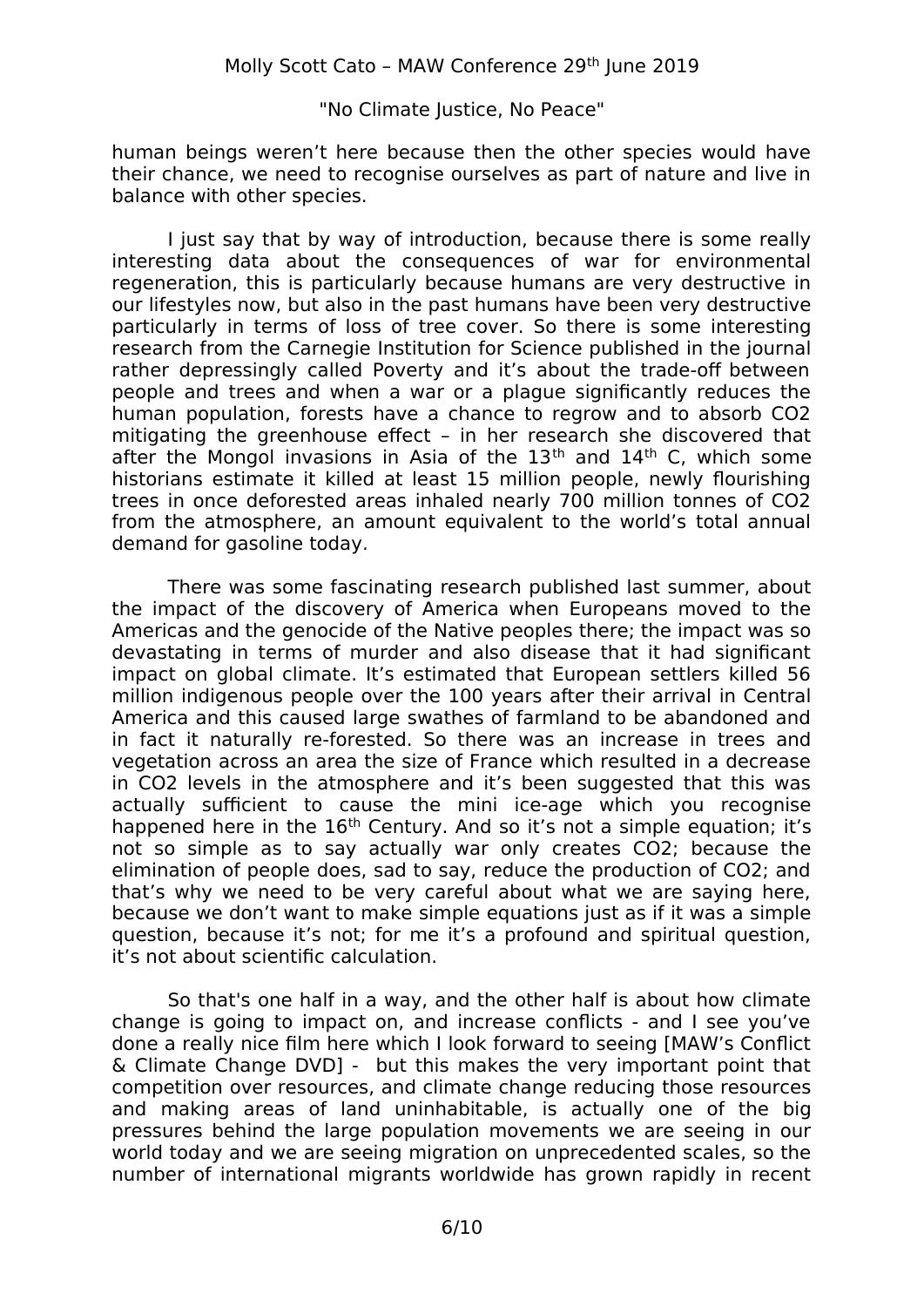years; it reached 258 million in 2017, up from 220 million in 2010 and 173 million in 2000.

And as we know the most obvious impact of this has been the attempt of people to cross the Mediterranean to come to Europe, and 35,000 people have drowned in the Mediterranean over the past two decades, and last week to commemorate those people we had a ceremony at the European Parliament where we stood on the Esplanade and read the names of all those people and it took a horrifying amount of time to do that. So climate change is displacing people and it is leading to conflict but at the moment we don't have a definition of a climate refugee, and one of things we are trying to do in the European Parliament is to create such a definition because at the moment you have to prove that you will be killed by civil conflict or by political authorities in order to gain refugee status, but we are saying that you also need to introduce a concept of a climate refugee because people's lives are becoming impossible and they are moving, not for a better life but from genuine fear of dying because of the consequences of climate change. So the European Parliament is attempting to define what a climate refugee would be and according to the statistics published by the Internal Displacement Monitoring Centre, every year since 2008, an average of 26.4m people around the world have been forcibly displaced by floods, windstorms, earthquakes and droughts.

And clearly climate change is not even a question about science now, we live in climate change, it's an experience for all of us, and we know that in our country people are dying because of the heat, but mostly we have services that protect us and our lives will continue pretty much as normal, for the time being at least, but in other countries their ability to survive is already disappearing, therefore countries are disappearing. So it's been estimated that 200,000 Bangladeshis become homeless every year due to river bank erosion, and it's not easy for them to find another place to go – Bangladesh is the largest single country that is at risk from inundation, because it is very low lying and as sea levels rise it's simply being swamped. And the residents of the small islands of the Pacific, Kiribas, Nauru and Tuvalu have seen one in 10 people having to migrate, but they are not classified as refugees even though they are trapped in worsening environmental conditions. Of the 186 countries assessed in a recent survey on climate vulnerability, Chad in Africa was rated as facing the highest peril, but in the future environmental effects will have enormous effects on many populations, especially those in coastal and low lying areas such as Vietnam, Netherlands and certain parts of the US.

So I am sure that a lot of you either read or read summaries or are aware of the IPPC report published last autumn, which was quoted in Stuart's presentation, the 1.5º report which was very strong in terms of saying what we have to do and what risks there are, but it was also quite a sign of hope because 1.5º warming as a target hadn't been on the table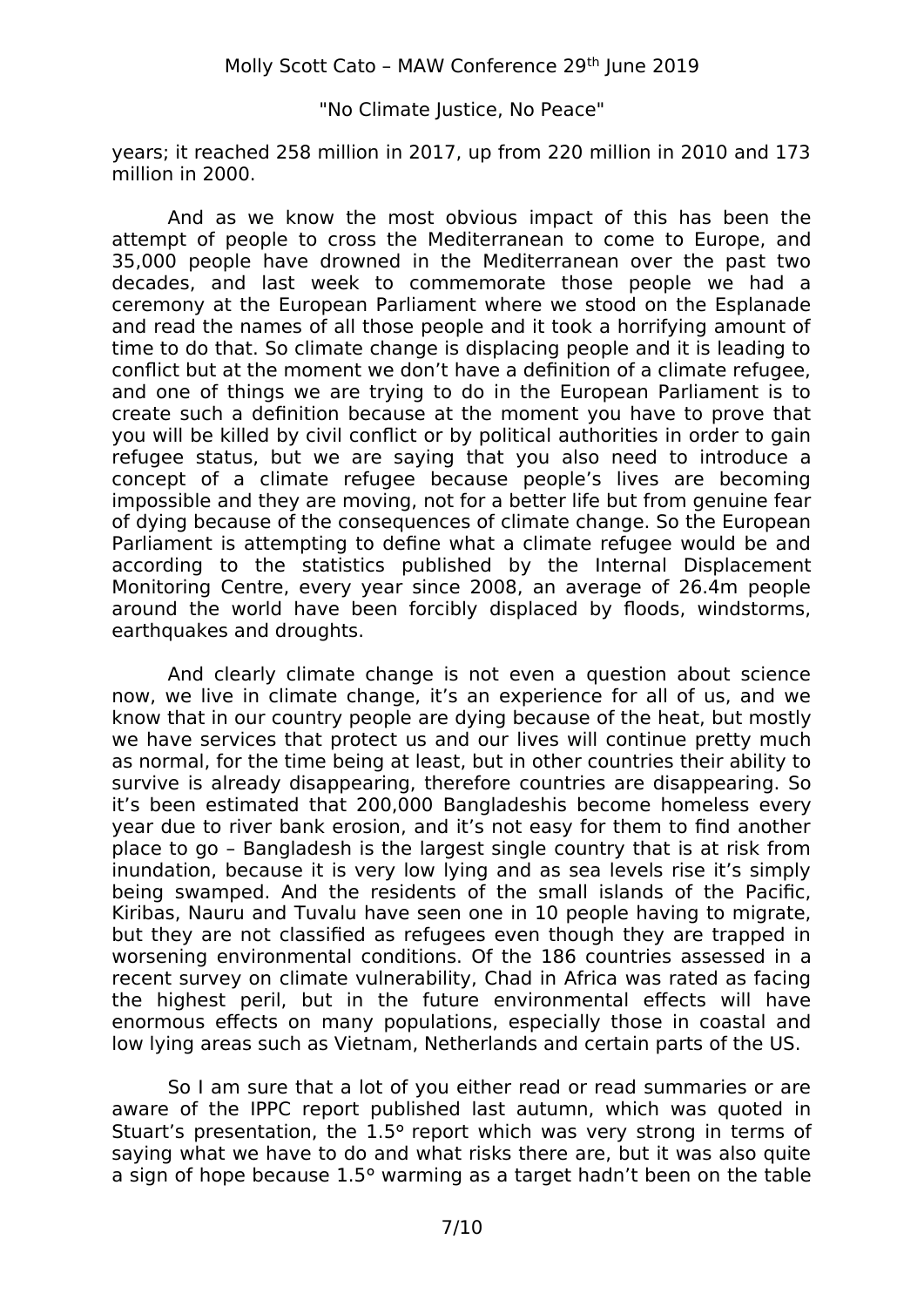before Paris – they'd been thinking about 2º. One of the people I shared a panel with at Glastonbury was Sir David King, a former Chief Scientific Adviser, and he was one of the people that was actively involved in saying "No we're going to go better than 2º, we're going to look at 1.5º", and when that report was done by the IPPC, it was very clear that we are going to have to make really significant changes as to what we are doing right now, and they said effectively we have 12 years to stop runaway climate change from happening.

We are all aware of the sort of impacts we might be seeing but it is difficult to make that clear connection between conflict and climate change; a little bit like it's difficult to say that any particular weather event is the result of climate change, but once you see the pattern, once you see the pattern of people leaving their home because of forest fires or floods or droughts because they simply cannot subsist there any longer, then you see them moving to other people's land and the possibility for conflict becomes very clear, and what we are building up to is a sort of inter-reaction between these climate changes, poor crop production and failure of natural resources. The conflict over these scarcer resources causing migration and then people not having enough to eat and having to move and so you are building up some nasty feedback loops in terms of the future potential for creating greater conflicts.

So obviously I am interested to hear what you have to say and we can discuss this further, and my conclusions are not particularly cheerful, but I think it is important to acknowledge what I said at the beginning that everything has to change, and that's a little unsettling, but a lot of change has been resisted for a very long time, but I think the possibility to make radical changes is really with us now.

I want to start my conclusions by just mentioning one thing I think would be great that you could be doing – which has nothing to do with what I've been saying – this is about the ICAN UN Treaty process. I am sure you have all had this experience where you talk to a politician and they say to you – this happened with Zak Goldsmith who was also at Glastonbury – they say "I'm a multilateral sum person so when there is a disarmament process, then I'll sign up to it" – and then you say, "Yes there is one, it's the ICAN process – have you signed up to it?" and then they pretend they haven't heard you. Well we have to stop this, we have to stop this right now. Everybody who says they believe in multilateral disarmament has to get behind that process. So let's all put enormous pressure on our MPs about that total hypocrisy but let's also think of a more skilful way to communicate that. I was so furious about this, I went on to a runway where they have nuclear weapons in Belgium last year and got arrested, for the first time; Belgium is a very good country to get arrested in – they have this thing called "Administrative Arrest" and they just take your fingerprints and let you go, so doesn't take up a lot of your time so I can recommend it. But the point is that the reason why we were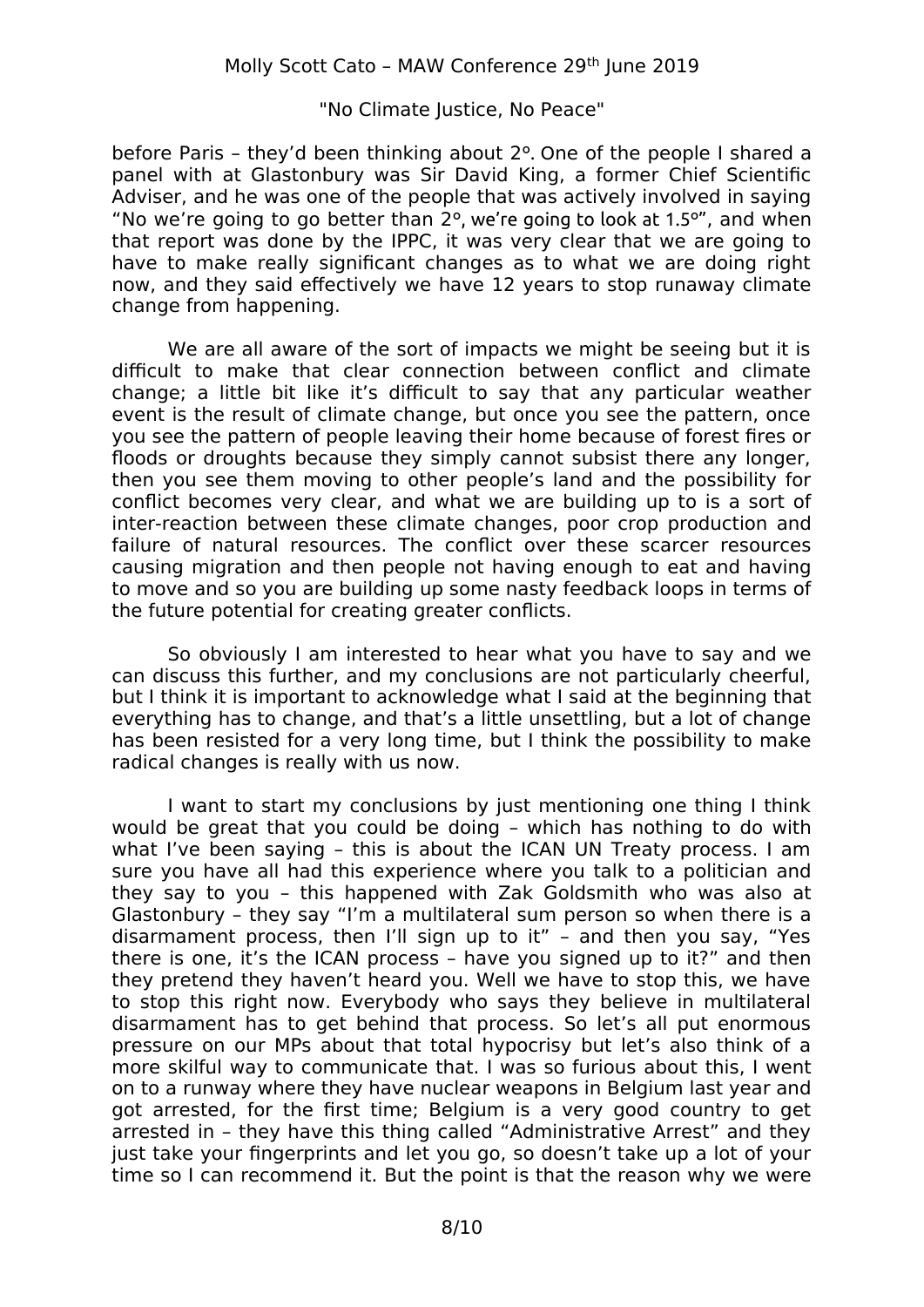there was precisely this point – about the hypocrisy over ICAN; so we tried to get that story into as many newspapers as possible and our story was: "Look at the multilateral disarmament process and European countries that are not getting behind it", though some of them are, but Belgium isn't, and UK isn't, and we have to put huge pressure and stop our politicians being hypocrites around that issue.

We all know how desperately costly war is and how immoral it is to measure it in any other terms than the loss of human life, those special human lives I was talking about before, but because climate change, social justice, displacement and war - all of these are in a nexus together, they are inter-related, and when you address one, I believe you address them all, because we will not solve the problem of conflict without having global justice. We will not solve the problem of conflict without addressing climate change, and my view is that we will not solve any of these problems unless we have properly functioning flourishing democracies, not just in this country but right across the world. I think the opportunity we are being offered in this country now as a result of Brexit is precisely to make sure our democracy works properly.

The interesting thing revealed as a result of the Extinction Rebellion process is that 60% of people agreed with Extinction Rebellion about what should happen. That was a Times survey – I was astonished by that, but only 20% of people agreed with their methods. But why are they having to take those methods, why are they having to sit on the pavement? Because the democratic process is not working. Obviously for me, I am immensely frustrated that the 10% of people who potentially and actually vote Green at the moment are represented by one MP – this is a complete outrage; we should have 60 MPs – imagine how that would transform the votes in Parliament on climate change. But it goes much wider than that, it goes to the fact that we have some really bad MPs sitting in safe seats who don't have to worry how bad they are, or don't even have to answer your emails because, like in 1872, that's when they created the West Dorset seat, and it's been a Conservative seat ever since. OK its Oliver Letwin, he's not the worst person in the House of Commons, but seriously how much competition is there for that seat? How much does he have to work to actually retain that seat – nothing at all. So the whole issue of safe seats has to be swept away as well, we need to have a system where your vote counts, everybody's vote counts and the proportion of votes for each party is translated into power. That is not a radical suggestion - that is just what democracy looks like. Anyway, I don't think you can address any of these other issues without also addressing that issue,

But I also think we need to think about social justice in terms of our trade policy and in terms of our approach to taxation as well, and those two issues I work on quite a lot in the Parliament. It's a cliché to say we are, but I don't think it's even that we are standing at a crossroads; we are in the midst of a maelstrom of inter-related crises but I think if we